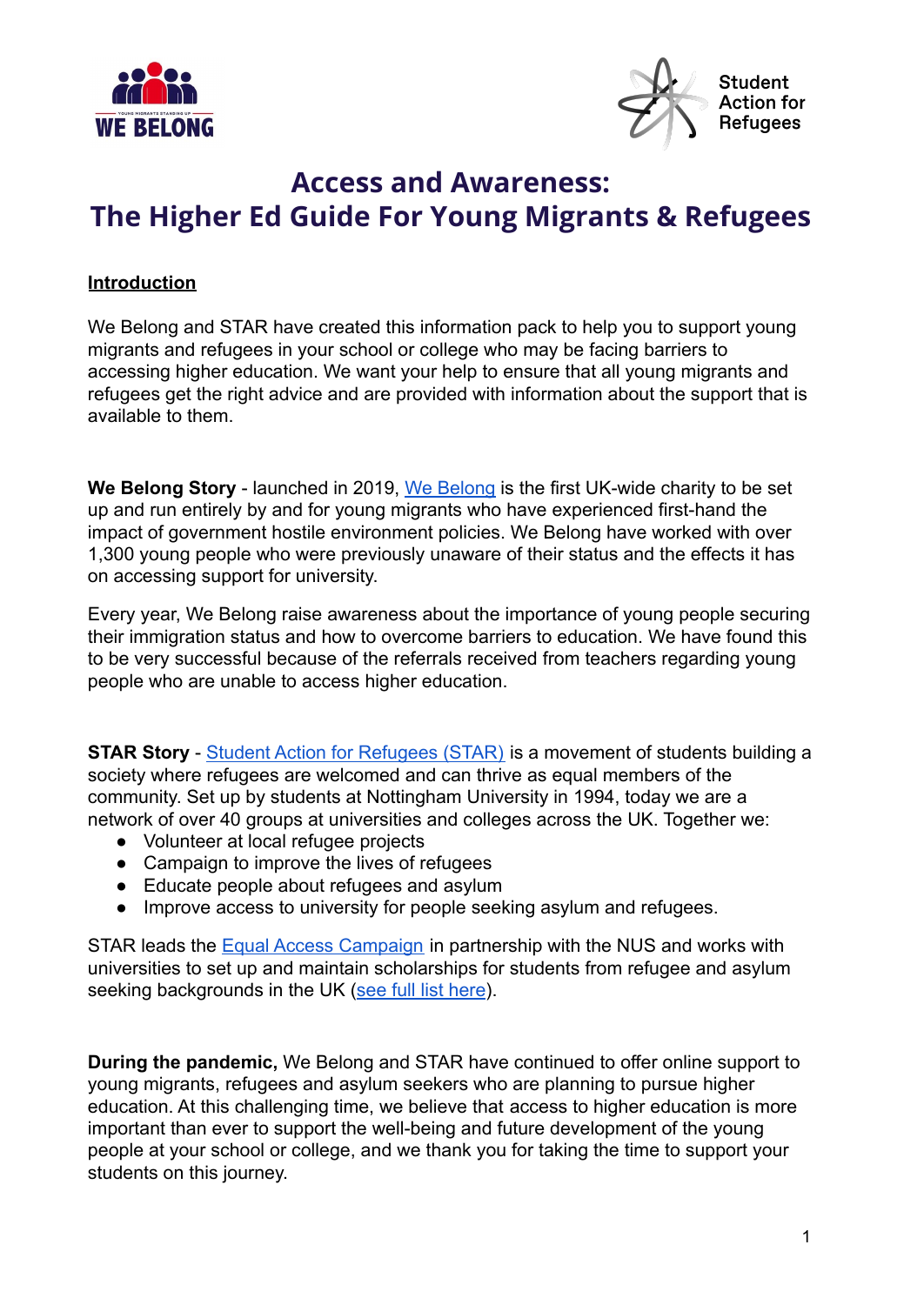



# **What does this information pack include?**

|    | 1. Immigration status and access to university 3            |  |
|----|-------------------------------------------------------------|--|
|    | 2. University scholarships for refugees and migrants 4      |  |
|    | 3. How to apply for scholarships; a step by step guide 6    |  |
|    | 4. Useful organisations providing advice and support 8      |  |
| 5. | <u>Personal stories from We Belong and STAR activists</u> 9 |  |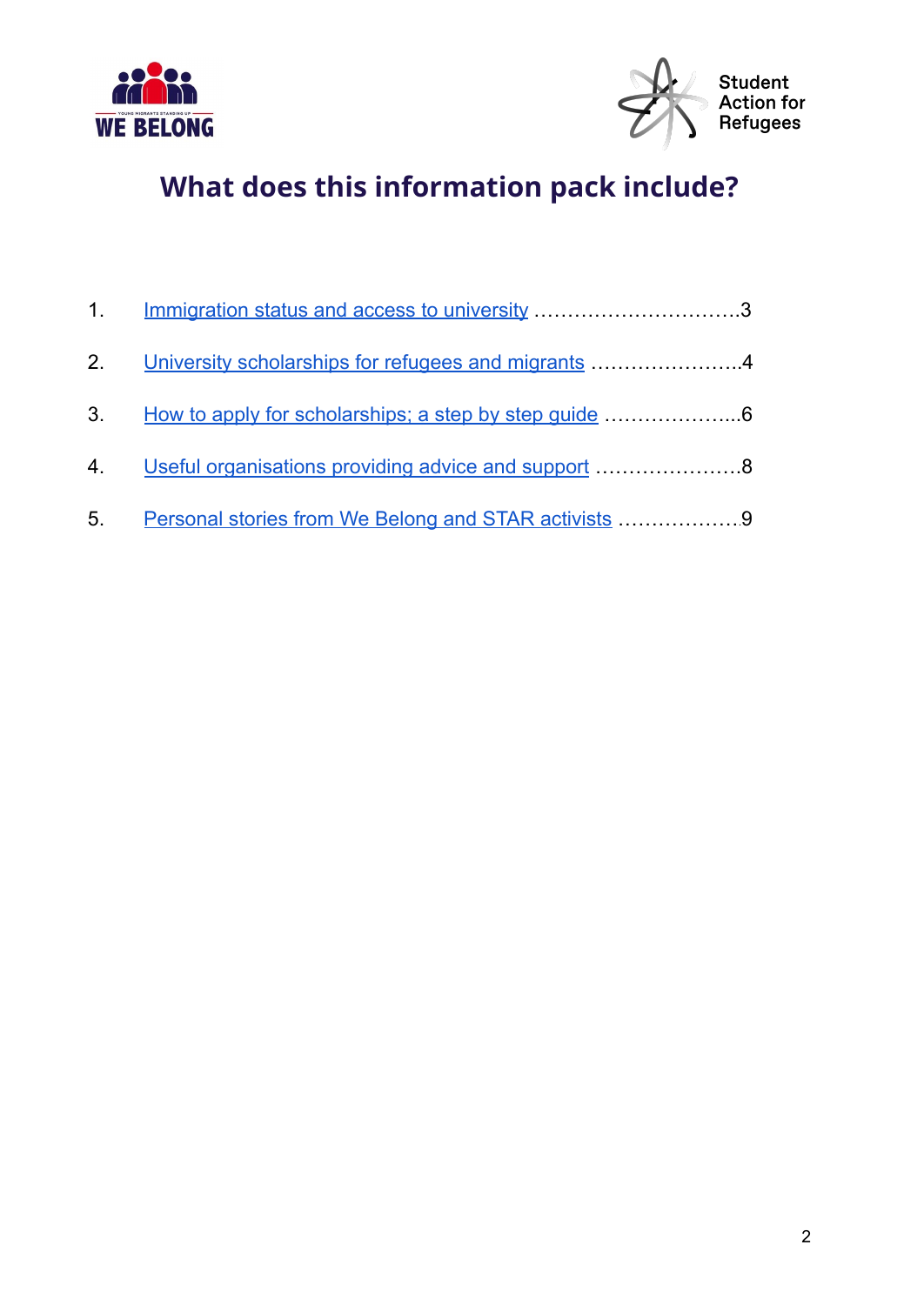



### <span id="page-2-0"></span>**1. Immigration status and access to university**

#### **The Issue**

Many young people, who are living in the UK, do not have equal access to higher education because of their immigration status. They may be treated as international students and denied access to student finance, often only finding this out after they have already been accepted at university, leaving their education and career ambitions in tatters. The good news is that there are now around 70 universities who offer some kind of scholarship for people who find themselves blocked from accessing HE. The purpose of this guide is to make sure that young people get given the correct information as early as possible and are also made aware of the support and scholarships that are available to them.

#### **How does immigration status impact access to university?**

Below is a brief overview of some different immigration statuses and what they mean for eligibility for home fees and student finance in England. This information was taken from the Coram Children's Legal Centre [website.](https://www.childrenslegalcentre.com/resources/higher-education-refugees-migrants/) For more detailed guidance on eligibility for home fees and student finance in England, Wales, Scotland and Northern Ireland, see **UKCISA's [Information](http://www.ukcisa.org.uk/International-Students/Fees--finance/Home-or-Overseas-fees/) Sheets**.

**Refugees** who live in the UK and those granted **Humanitarian protection** *(this is a very recent change)* are normally eligible for student finance and treated as home students.

**Asylum Seekers** are not normally eligible for student finance and will be charged international fees. Almost all are not permitted to work and live off around £5 a day of government support.

Those with British citizenship and **Indefinite Leave to Remain** are eligible for student finance if they've been living in the UK, The Channel Islands or the Isle of Man for 3 years before starting their course. They must have their status (with no restrictions on how long they can stay) on the first day of the first academic year of the course- which could be September, 1 January, 1 April or 1 July.

Those with other limited forms of leave, such as **Unaccompanied Asylum Seeking Children Leave**, **Discretionary Leave** or **Limited leave to remain**, may only be eligible if:

- they are ordinarily resident in England, AND
- they have 3 years ordinary residence in the UK on the first day of the first term of the start of the academic year of the course; AND
- they are either:
	- under 18 years old and have lived in the UK for the preceding 7 years, OR
	- over 18 and have lived half their life in the UK.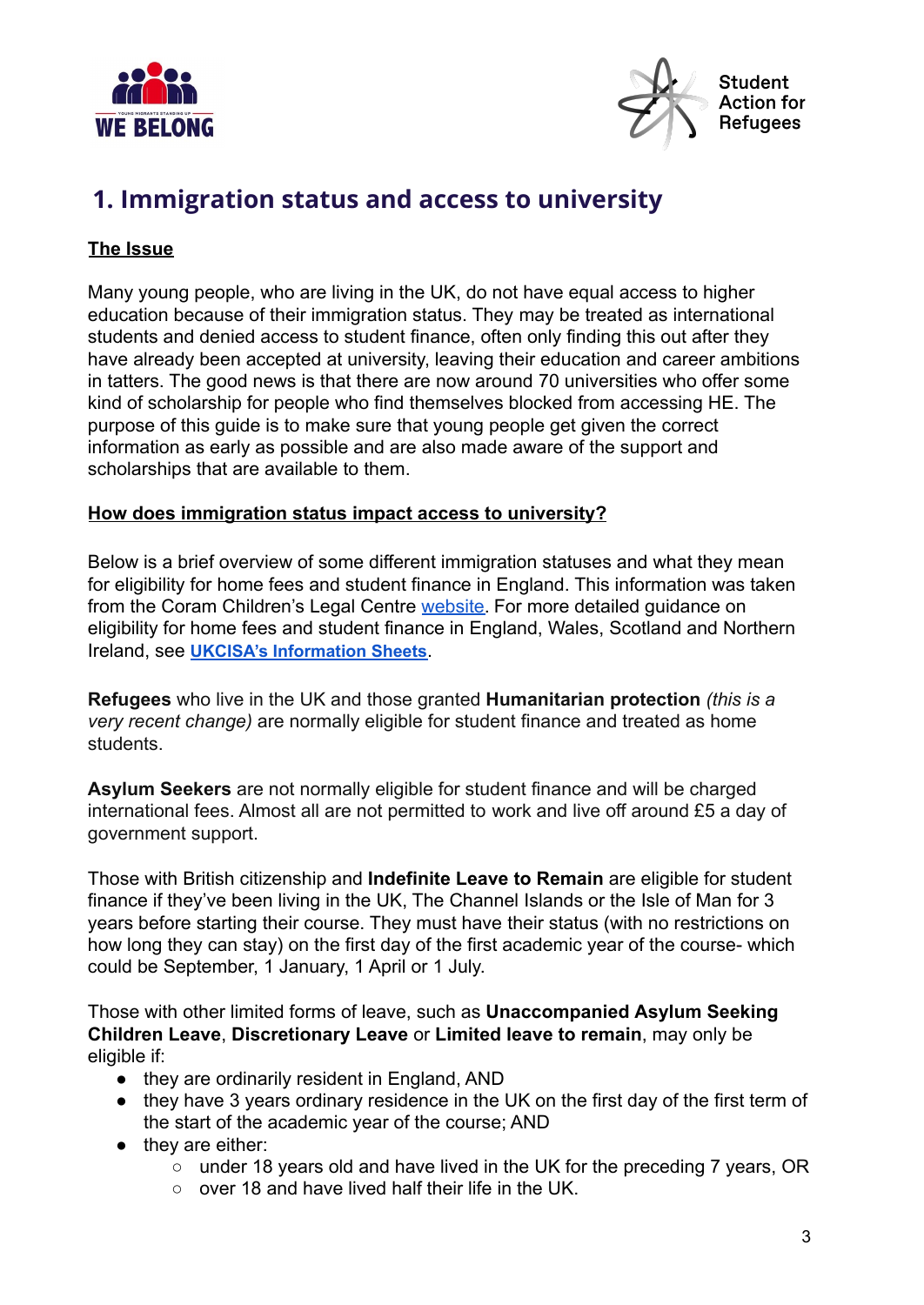



### <span id="page-3-0"></span>**2. University scholarships for refugees and migrants**

Many universities have set up scholarships or offer fee waivers to help refugees and migrants access higher education - at STAR and We Belong, we are always campaigning and lobbying for more to be set up. You can find detailed information of which universities offer support:

- Check out the [STAR website](https://star-network.org.uk/access-to-university/) to find details and links to universities offering scholarships & fee waivers which are open to refugees and people seeking asylum
- Check out the [We Belong website](https://www.webelong.org.uk/) for details and links to details and links to universities offering scholarships & fee waivers for people with other immigration statuses which mean they are not eligible for student finance.

There are also a number of trusts and foundations who provide scholarship funding and financial support. For up to date information, check **[STAR's list of additional support](https://star-network.org.uk/access-to-university/scholarships/additional-financial-support/)**.

- [Westheimer Health and Social Care Scholarship](http://swtrust.org.uk/westheimer-scholarship.html) 3 scholarships for young asylum seekers (aged up to 28 years old) pursue higher education in health and social care, medicine, nursing or related professions.
- [The Black Heart Foundation](https://blackheartfoundation.org/about-us/) dedicated to improving the educational access, quality and outcomes for children from under-privileged backgrounds.
- [The Brittan Scholarship](http://swtrust.org.uk/brittan-scholarship.html) For those who want to study a masters course or another higher education course of no more than two years duration (such as a university foundation year). The scholarship is available for students of International Law, International Aid or International Business.
- [Marks Family Charitable Foundation](https://www.refugeesupportnetwork.org/resources/11-university-scholarships-for-asylum-seekers) A scholarship for asylum seekers to pursue a degree in the humanities, medicine or health and social care.
- [The Leathersellers Company Student Grant's Scheme](https://leathersellers.co.uk/grants-for-students/) The Leathersellers' Company now awards Student Grants of up to £5,000 a year, for a maximum of 4 years, to study full-time for a degree at a UK University. The scheme is open to students of any nationality who can show a commitment to the UK.
- [The UNITE Foundation](http://www.unitefoundation.co.uk/get-a-scholarship/) Free university accommodation for care leavers and estranged students aged 25 or under, holding home fee status and undertaking an undergraduate degree.
- [Family Action](https://www.family-action.org.uk/what-we-do/grants/) Provides grants to support people begin or continue their studies (for people with right of residency only)
- [Prospects scholarships list](https://www.prospects.ac.uk/postgraduate-study/funding-postgraduate-study/scholarships-and-bursaries) List of further available scholarships for higher education.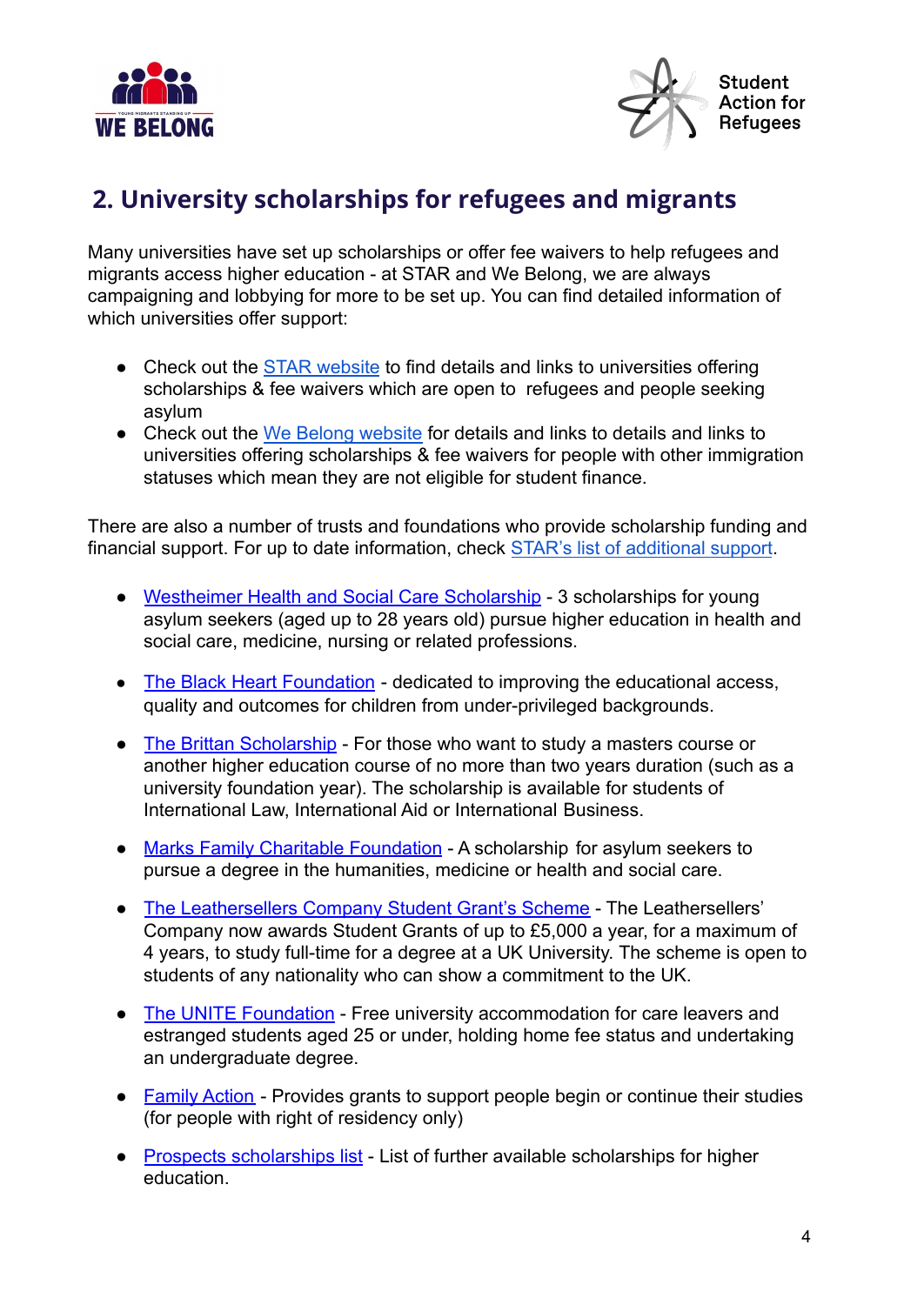



- [Hope for the Young](https://hopefortheyoung.org.uk/funding/) Provides small grants towards tuition and living expenses for asylum seekers
- [Refugee Survival Trust \(Scotland\)](https://www.rst.org.uk/integration/grants) Small grants to enable refugees and asylum seekers to access education and employment such as application fees, book costs etc.
- [Ruth Hayman Trust](http://www.ruthhaymantrust.org.uk/grants) Small grants to support the education and training of adults who have come to settle in the UK, speak English as a second or other language and have difficulty paying for their studies.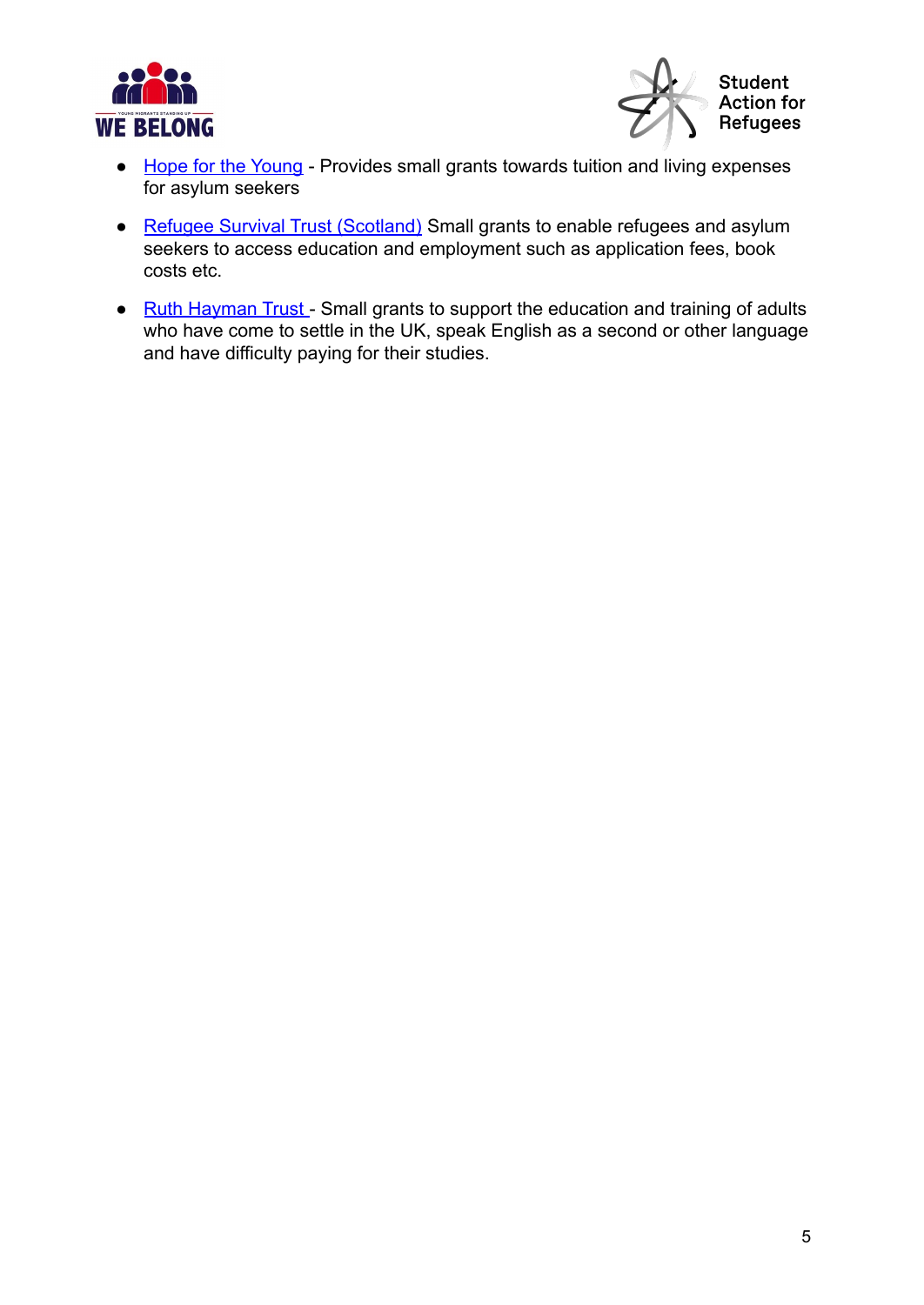



### <span id="page-5-0"></span>**3. How to apply for scholarships; a step by step guide**

Here are some simple tips to share with young people who are planning to apply for a scholarship or fee waiver. You and your students may also find this [STAR webinar](https://www.youtube.com/watch?v=jxDFqrMtnAY) and [guidance sheet](https://star-network.org.uk/wp-content/uploads/2021/06/STAR-Guidance-Applying-for-Scholarships.pdf) about scholarships and applying to university useful.

#### **1. Check your eligibility for student finance**

People with different immigration statuses have different eligibility for financial support. Coram Children's Legal Centre have put together a [fact sheet on access to higher](http://www.childrenslegalcentre.com/resources/higher-education-refugees-migrants/) [education](http://www.childrenslegalcentre.com/resources/higher-education-refugees-migrants/) in England for refugees and migrants which outlines the eligibility for different groups. [UKCISA](http://www.ukcisa.org.uk/Information--Advice/Fees-and-Money/Home-or-Overseas-fees-the-basics) also has guidance on eligibility for England, Scotland, Wales and N. Ireland. If you think you may be eligible under the "long residence" category you can find useful guidance on the [We Belong website](https://www.webelong.org.uk/how-to-apply) about how to apply for student finance.

#### **2. Check which universities offer scholarships or fee waivers**

If you aren't eligible for home fees or student support, a scholarship might be the only option. Whilst you can't rely on being offered a scholarship, applying to the universities that offer them will improve your chances. Take a look at our scholarship lists and see which universities offer the course you're interested in. We try to keep the lists as up to date as possible but recommend that you check with the university to make sure.

#### [STAR's list of scholarships](https://star-network.org.uk/access-to-university/scholarships/list/)

[We Belongs's list of scholarships](https://www.webelong.org.uk/scholarship-list)

#### **3. Check eligibility for the scholarship**

Universities set up their own scholarships so they are all slightly different. For example only people with certain immigration statuses may be eligible and your age or location may also affect eligibility. Please read the information on the universities website carefully and get in touch with the university if you are uncertain of the eligibility criteria. Make a note of the scholarship deadline.

#### **4. Apply for your course:**

In most cases, you must apply for the course before you apply for the scholarship.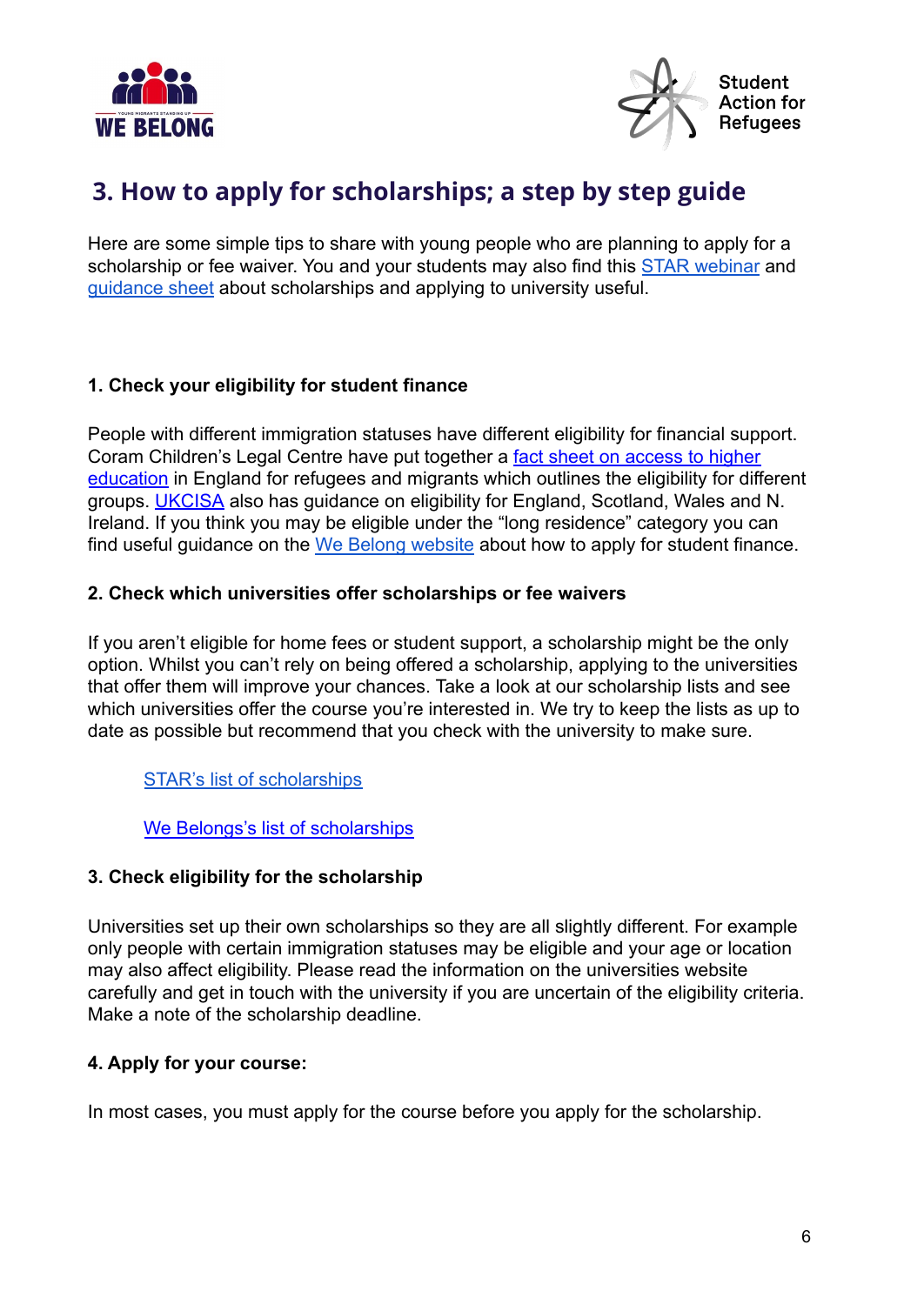



**a. Undergraduate** – to apply for an undergraduate degree you must apply through [UCAS](https://www.ucas.com/). The deadline to apply is usually January 15th. UCAS produces some guides to applying for international students in [different languages](https://www.ucas.com/ucas/undergraduate/getting-started/international-and-eu-students/international-guides) that may be helpful. You can apply for up to 5 universities through UCAS. Make sure you also apply to universities which have confirmed scholarships. If you applied to universities that don't offer scholarships, there is the option of applying through UCAS Extra which is usually open until June 30th.

**b. Postgraduate** – to apply for a postgraduate degree you can either apply directly through the university's website or through UCAS depending on the type of course. Whilst there isn't usually a deadline for postgraduate applications, it's better to apply early to ensure there is time to apply for the scholarship.

#### **5. Apply for the scholarship!**

Each university will produce their own guidance on how to apply for the scholarship so make sure you follow that. Give yourself enough time to complete your application so you aren't rushing.

#### **Frequently Asked Questions**

**● How long do I wait before hearing a decision on my scholarship application?**

*Universities have different processes. Some scholarship applications will have an interview stage whereby the applicant will be notified if they were successful after. The university will provide a time frame in which to expect their decision.*

- **● What can I do to increase my chances of obtaining a scholarship?** *This list is not exhaustive but some useful things to do are: Be honest in your application and statement. If you are someone who has taken extra-curricular activities or volunteering, highlight that. Submit all required documents on time. Stand out and focus on what makes you unique.*
- **● What grades do I need to be eligible for a scholarship?** *Your predicted grades must meet the entry requirements for the degree concerned. It is also important to double-check your eligibility for the scholarship on the university website first.*
- **● How do I prepare for my scholarship interview?** *We Belong instructed the help of members who are Sanctuary scholars to create a [Sanctuary Scholarship Prep Guide.](https://www.webelong.org.uk/testimonies/2020/4/28/we-belong-sanctuary-scholarship-prep-guide) It will help you navigate some anxieties you might experience during the scholarship application process.*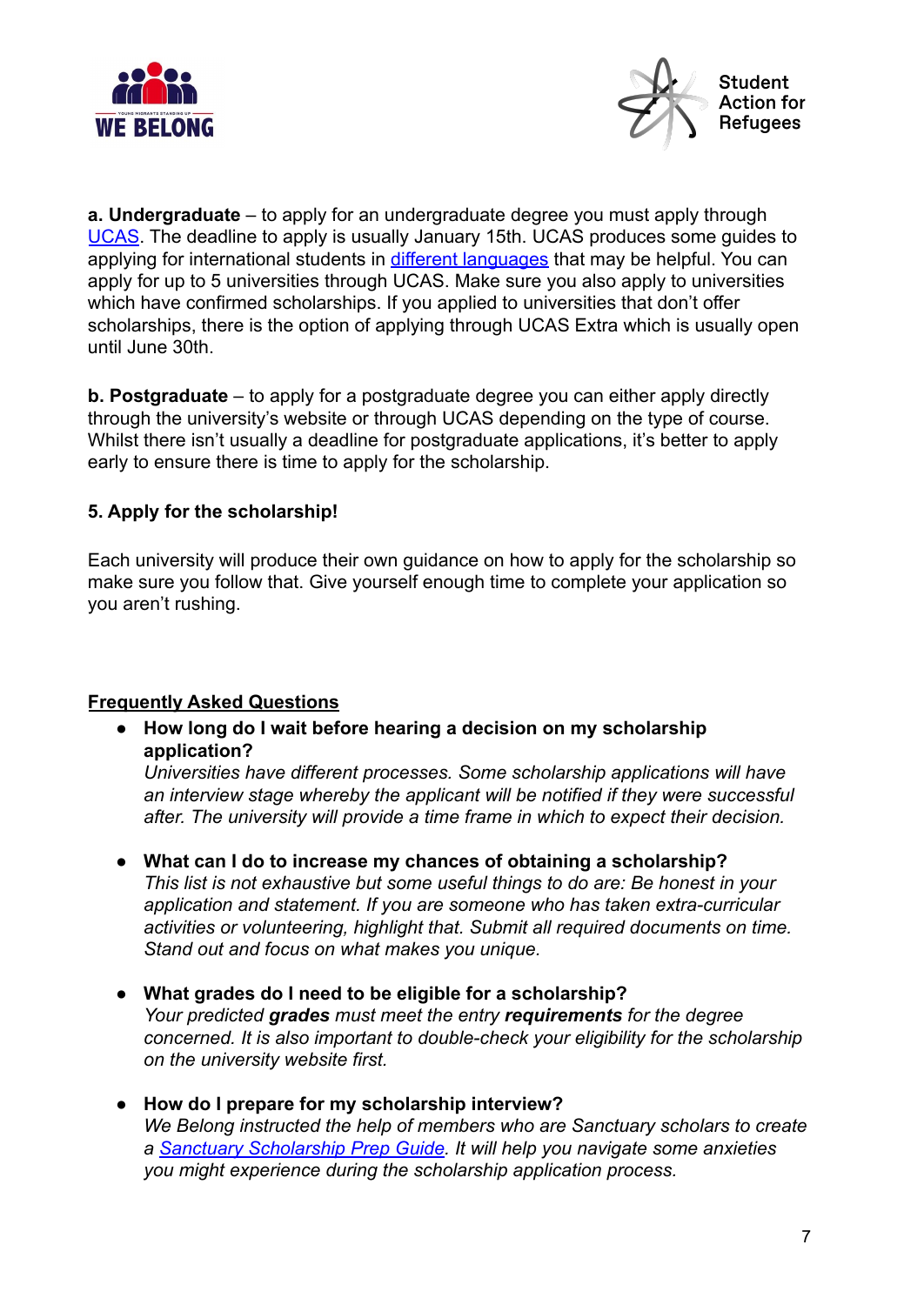



# <span id="page-7-0"></span>**4. Useful organisations providing advice and support**

• [We Belong](https://www.webelong.org.uk/about-us) – for young migrants aged 16-25 wellbeing support, information on barriers in accessing university and assistance finding options available (if you are not a UK national, but have lived in England for a substantial period of your life).

• [Refugee Support Network](https://www.refugeesupportnetwork.org/pages/2-our-services) – helpline to support asylum seekers, refugees and migrants aged 16-24 access higher education.

• [Coram Children's Legal Centre](http://www.childrenslegalcentre.com/get-legal-advice/education/) – legal advice and information on education for young people.

• [Direct-gov – Student Finance](https://www.gov.uk/education/funding-and-finance-for-students) for information on student finance and how to apply."

• [Migrant Children's Project](http://www.childrenslegalcentre.com/index.php?page=migrant_children) – provides information and legal support about entitlements to education (for young people as well as children).

• [The Refugee Council's Guide](https://www.refugeecouncil.org.uk/assets/0003/3529/Further_Education_September_2017.pdf) - Short guide on access to further education in England for asylum seekers and refugees

• [RefuAid](http://refuaid.org/language) – Access to education support including funding for English exams.

• [Right to Remain](https://righttoremain.org.uk/about/) – Right to Remain is a UK-based human rights organisation. We work with communities, groups and organisations across the UK, providing information, resources, training and assistance to help people to establish their right to remain, and challenge injustice in the immigration and asylum system.

• [UK NARIC](https://www.naric.org.uk/naric/) – recognition and comparison of international qualifications.

• [UKCISA](http://www.ukcisa.org.uk/) – The UK Council for International Students Affairs provides information and support to students classed as international and can answer questions about your eligibility and other complex queries.